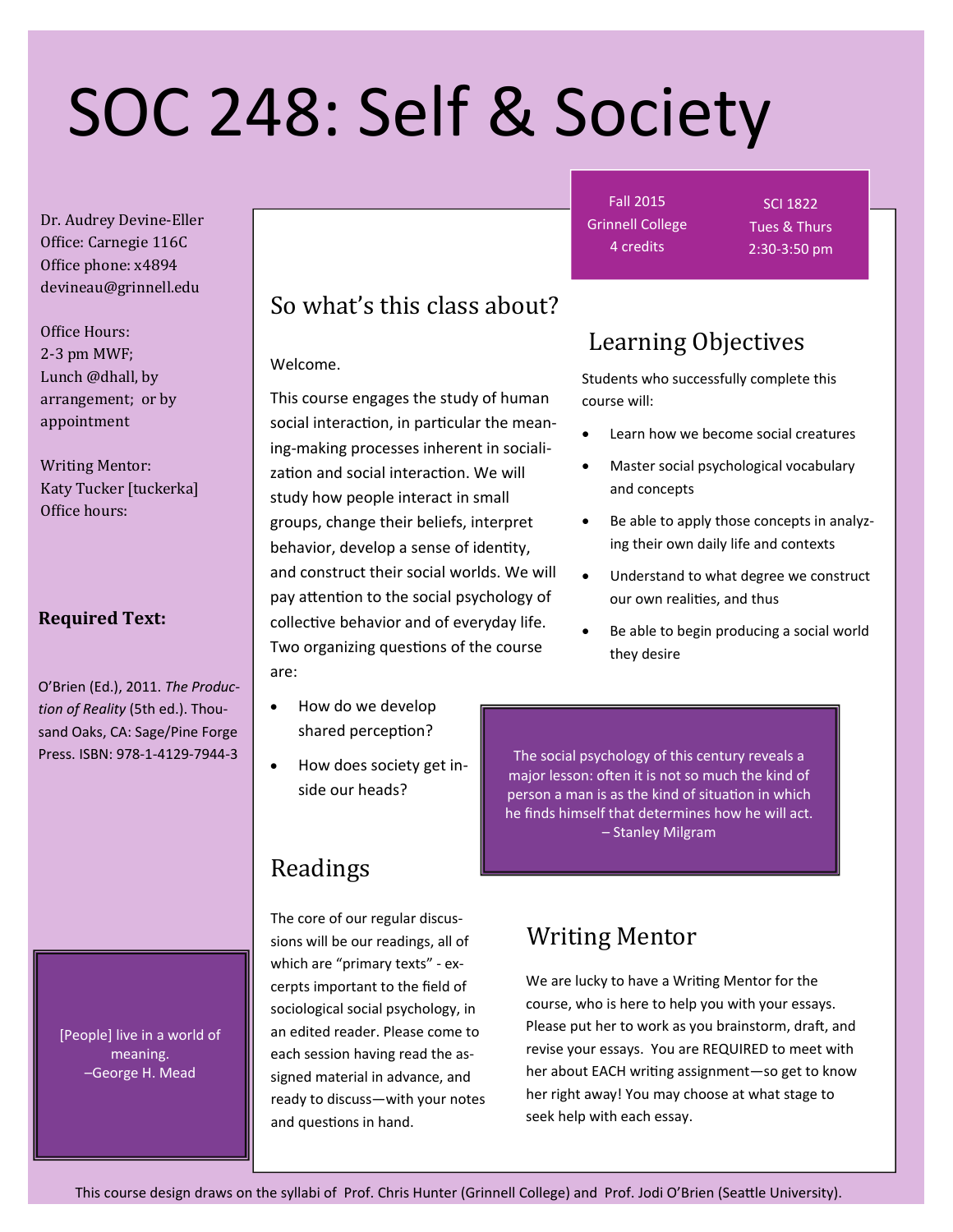## Writing

You will write two short (1200-1500 word) papers in this class:

- 1. An essay using social psychological principles and concepts to describe how you might have become something other than what you are today
- 2. An analysis of a field exercise (which may include a breaching demonstration) you conduct during the semester.

You will also write three short analytical reading memos (500-800 words) in which you respond to questions in our text. You may write these on any of the topics that have an asterisk in the reading schedule (e.g. *reality as a collective hunch\**), which refer to a set of questions in the text; your paper will be due at the quiz FOLLOW-ING the date the reading is assigned. You may only turn in ONE memo per quiz, so don't procrastinate.

You are REQUIRED to work with the writing mentor on EACH of these five drafts at some stage.

I highly recommend you take advantage of my office hours; I am always happy to read drafts in advance.



It's a rather interesting phenomenon. Every time I press this lever, that post-graduate student breathes a sigh of relief.

Quizzes 

We will have six short, in-class quizzes that consist of multiple choice, matching, and short answer questions. These quizzes will NOT take the full class period; be prepared to conduct other learning on those days as well. I will drop the lowest quiz grade. There will be no make-ups.

There is substantial evidence that the process of preparing for tests, and then having to recall on the test, is beneficial for long-term retention. These quizzes are intended to cement your learning of the concepts and terminology of our course, so that you can use them in higher-order thinking for your papers. They also give me a good sense of how effectively I am teaching the class.

Want to know more? Recommended reading: Brown, Roediger & McDaniel. 2014. *Make It Stick*. Cambridge, MA: The Belknap Press . Ch8 (with study suggestions!) is on pweb.

| Assignments |                                                                            |      | Points Due Date                   |
|-------------|----------------------------------------------------------------------------|------|-----------------------------------|
|             | • In-class quizzes (drop lowest of 6)                                      | 200  | Periodic                          |
|             | • Alternate Realities & "Becoming"<br>essay (1200-1500 words))             | 225  | FRIDAY Oct 16, 4pm to<br>Carn 115 |
|             | • Presentation of self OR Breaching<br>analysis essay (1200-1500<br>words) | 250  | FRIDAY Dec 4, 4pm to<br>Carn 115  |
|             | • Analytical reading memos (500-<br>800 words *3)                          | 225  | On quiz days                      |
|             | • Attendance & participation                                               | 100  | Continuous                        |
| Total       |                                                                            | 1000 |                                   |

# Attendance & Participation

holidays; you might just want to go sledding or sleep in. You don't even have to tell me which. I suggest choosing carefully. You don't, of course, have to use all of them.

**After two absences, each additional absence will cost you 3% of your final grade. If you miss more than 5 days, you will not pass the** 

**class.** Students who have need of special accommodations or encounter emergency situations during the class should talk to me ASAP.

**Lively and respectful participation** is expected; if you have concerns about this, please come talk to me for ideas about how to contribute.

If people define situations as real, they are real in their consequences. –W. I. Thomas

Attendance is required. Learning is about the interaction of minds and ideas in the classroom. You have the option to use, without penalty or question, **two "personal days".** You might choose to save these for when you're sick; you might need to use them when you travel for athletics; you might wish to observe religious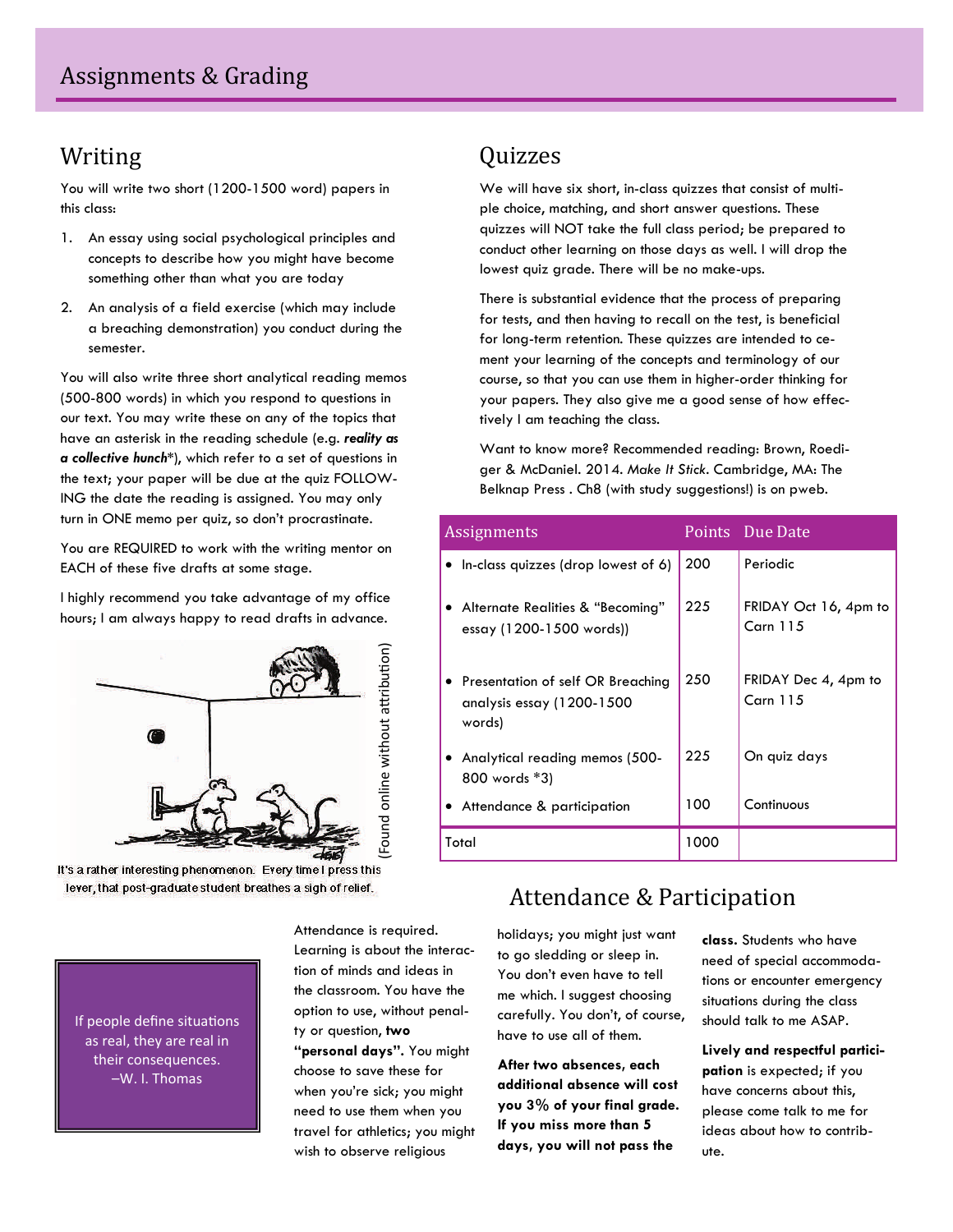After all, what is reality anyway? Nothin' but a col‐ lective hunch. –Trudy the Bag Lady

#### Classroom Atmosphere

**Be respectful** of me, of your classmates, of the College personnel and facilities. This means, at a minimum, turning off your cell phones and minimizing disruptive behavior in class, generally paying attention in class, arriving on time, and staying for the full class period.

**Please choose your words carefully**. The classroom must be a place in which everyone can participate. This means that every person must feel safe enough to express their opinions without fear of ridicule or intolerance. Remember that in good discussions, people critique ideas and not other people. The more heated the political issue we discuss, the more important it is to keep this in mind. It is normal to be or become emotionally connected to the concepts we discuss, and it is normal to have personal experiences related to those concepts. It is also normal for those experiences to be in conflict with the experiences of others in the room. For example, just as there will likely be someone in class who would prefer abortion not be legal, there will also likely be someone who has *had* an abortion. It's important to remember this diversity in our discussion so that we maximize, to the extent possible, the vibrancy and respectfulness of our intellectual inquiries.

## Academic Integrity

Academic dishonesty at Grinnell College includes (but is not limited to) such behavior as **quoting** or **paraphrasing** without complete citation, collaborating with others on assignments or exams without the explicit permission of the instructor, submitting work for more than one course without the

instructors' permission, and presenting another's work as your own. Penalties range from a failing grade for the assignment to permanent expulsion from the College, depending on the severity of the offense. I am **obligated** to report all suspected violations to the Academic Honesty Subcommittee of the Committee on Academic Standing. In other words, as soon as I suspect it, it is entirely out of my hands. Don't put me, or yourself, in this position. See the [full policy](https://www.grinnell.edu/node/25722) for details. Please ask me if you have any questions.

# Use of Your Work

Sometimes it helps me to use student work (WITHOUT NAMES) as part of my teaching portfolio, where I demonstrate my teaching methods and success. I also like to use student work as examples in class, for the benefit of other students. If you prefer not to have your work used, please let me know.

### Reasonable Accommodations

**Late Work.** For regular writing assignments, *I suggest that you begin your papers early enough to accommodate any last-minute emergencies.* As the saying goes, a failure to plan ahead on your part does not constitute an emergency on my part. I DO NOT ACCEPT LATE WORK.

**Classroom Accessibility**. Please come see me no later than the third class if you have special learning needs. I will work with you to make the classroom and the material accessible. The Aca-demic Resource Centers [\(http://www.grinnell.edu/academic/arc](http://www.grinnell.edu/academic/arc)) are fabulous resources for all students.

**Unusual circumstances.** You might face unusual circumstances that affect your attendance or your work this semester; these might include religious or athletic commitments, health or personal problems, or other things. Please contact me within the first three weeks of the semester if you would like to discuss a specific instance that applies to you. In the case of major emergencies, please talk to me as soon as you're able.

As a person's level of wealth increases, their feelings of compassion and empathy go down, and their feelings of entitlement, of deservingness, and their ideology of self‐ interest increases. –Paul Piff, social psychologist at UC‐Berkeley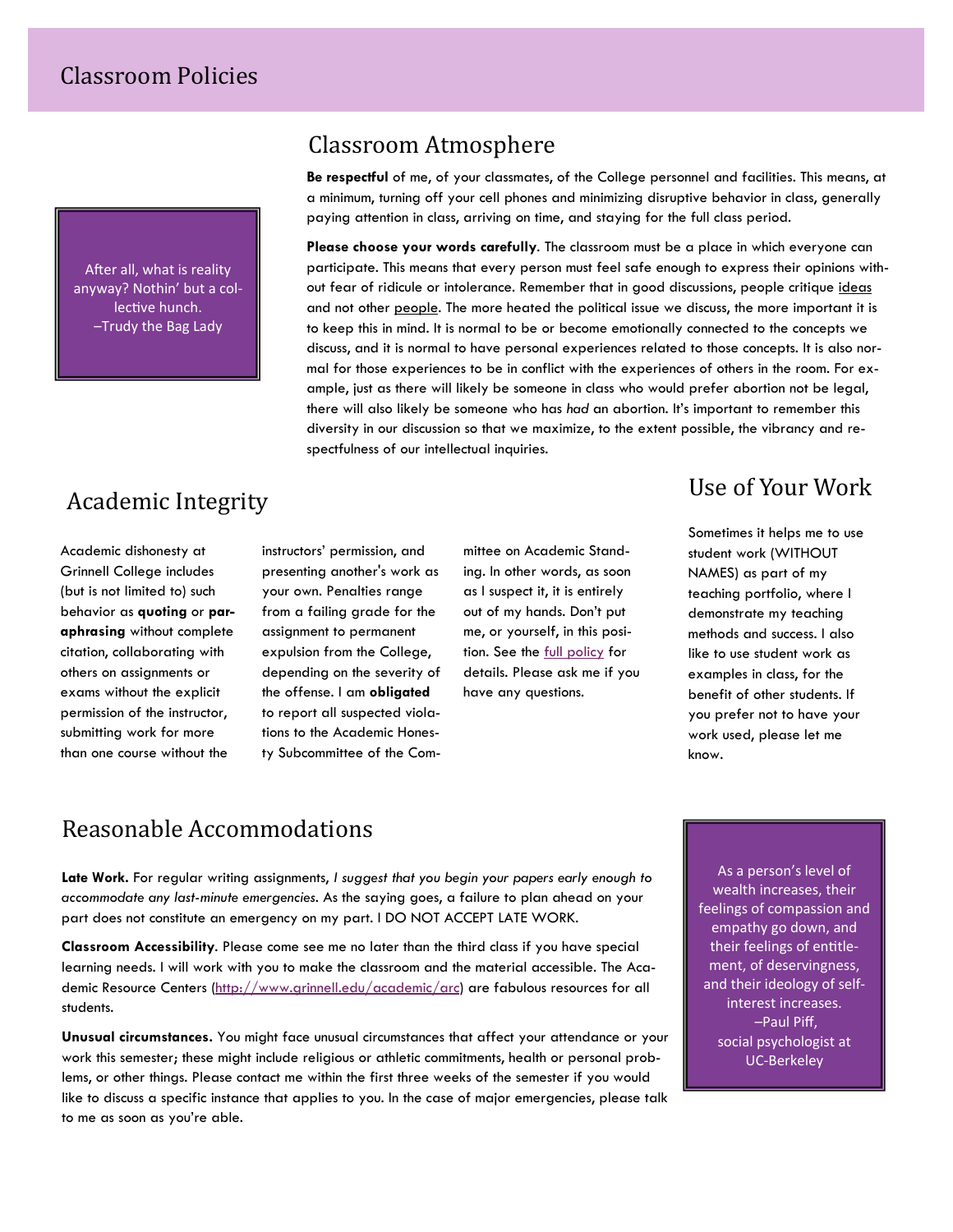#### Contacting me.

The best way to contact me is via **email**: devineau@grinnell.edu. Please read the syllabus thoroughly before emailing me with questions about the course. Don't email me an hour before class starts to ask me questions about the reading or exams; not only will I not have time to respond to you before class, but I will also know you put off the assignment until the last minute. You can expect me to respond to email every afternoon while I'm in my office. (i.e., I might not check email between 5 pm and the start of class the next morning … plan ahead!)

When you email, please include enough details about the assignment or question that I know what you're asking. I don't like to respond to email when I don't know who it's from. I welcome anonymous emails with suggestions, critiques, or comments about the course.

**Email.** Please send me an email, before the 2nd day of class, & tell me something you'd like me to know about you (fun, serious, whatever!).

**Office hours.** I have office hours every week, as listed on the first page of this syllabus. Feel free to just drop by or to make an appointment ahead of time; if two or more people show up at the same time, those with appointments will be given priority. If my scheduled office hours conflict with your schedule, email me or see me in class to set up an alternate time. **You may drop in if my door is open.**

#### Resources

**If you are having trouble in class**, here are some steps you can take:

- Come to my office hours and talk about it!
- Seek out an ARC that will help with reading, writing, or time management
- Sign up for a Library Lab (one-on-one help)

The **Add/Drop Period** for Fall 2015 Courses ends Friday, September 18. Last day to withdraw from a course is Friday, November 6.

**Connectivity problems** will not be accepted as an excuse for not having any electronicallyavailable reading done. I highly recommend that you save to disk and/or print out the online readings well ahead of time.

**I reserve the right to make changes to this syllabus, as I see fit or necessary for the course.**

The imaginations which people have of one another are the solid facts of society. – Charles Horton Cooley

| Grading Distribution $(\%)$ |       |  |  |  |  |  |
|-----------------------------|-------|--|--|--|--|--|
| $\bullet$ 94 and up         | A     |  |  |  |  |  |
| 90-93                       | А-    |  |  |  |  |  |
| 87-89                       | $B +$ |  |  |  |  |  |
| 84-86                       | B     |  |  |  |  |  |
| $80 - 83$                   | B-    |  |  |  |  |  |
| $-77-79$                    | $C+$  |  |  |  |  |  |
| ▼ 70-76                     | Ċ     |  |  |  |  |  |
| 60-69                       | D     |  |  |  |  |  |
| 59 and below                | F     |  |  |  |  |  |

## Formatting

References should be formatted in ASA style (see <http://www.isu.edu/sociology/pdf/asalite.pdf> or [http://www.asanet.org/documents/teaching/pdfs/](http://www.asanet.org/documents/teaching/pdfs/Quick_Tips_for_ASA_Style.pdf) [Quick\\_Tips\\_for\\_ASA\\_Style.pdf](http://www.asanet.org/documents/teaching/pdfs/Quick_Tips_for_ASA_Style.pdf)), including citations and bibliographic lists.

**Papers missing page numbers or word counts will not be graded.** Your word processor will count the words for you; just put the count in brackets at the end of the paper, like I've done with this item. [38]



(Found online without aƩribu Found online without attribution)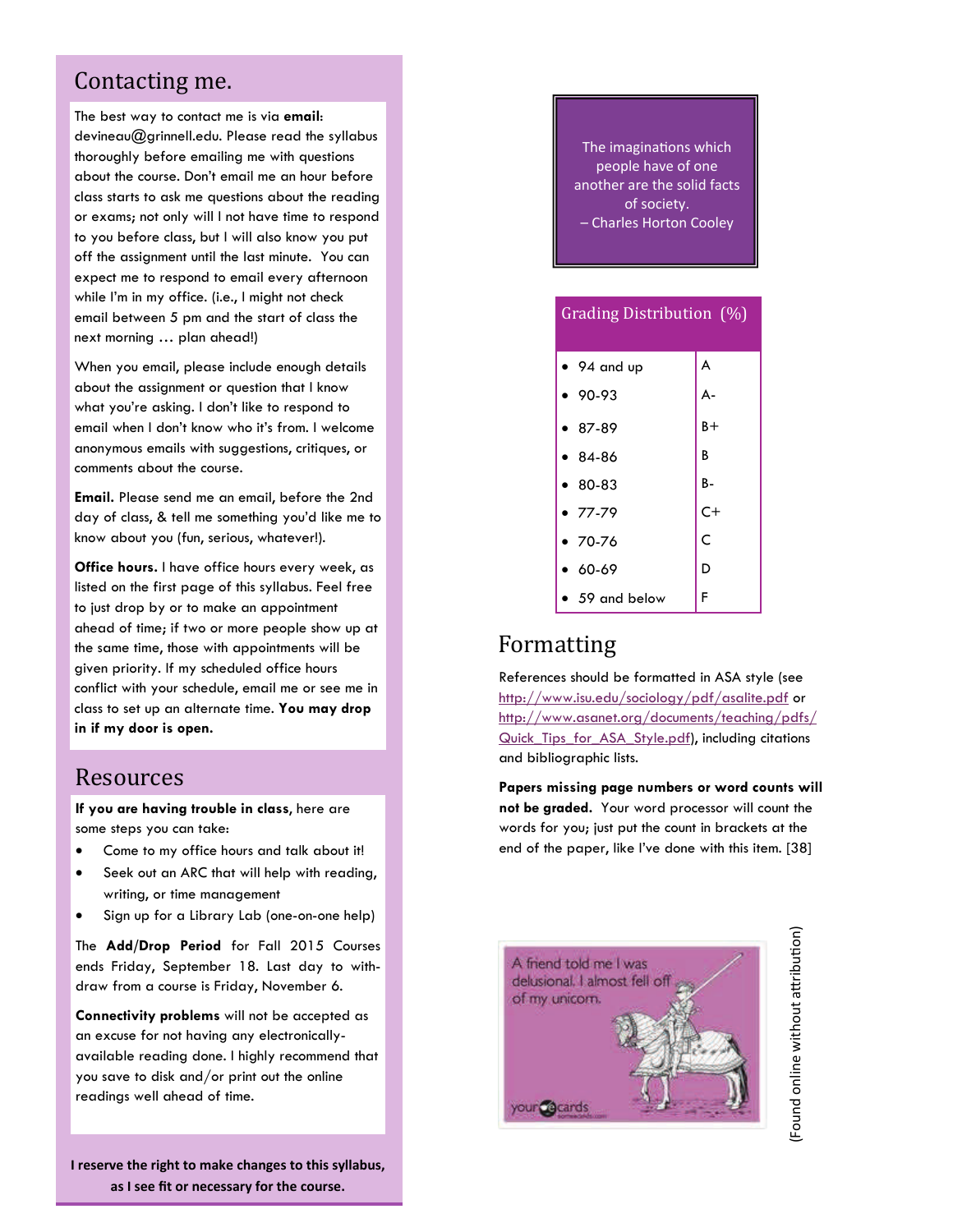| <b>Self &amp; Society Reading Schedule</b>                                         |                | Start total    | APPROX.      |              |                |
|------------------------------------------------------------------------------------|----------------|----------------|--------------|--------------|----------------|
|                                                                                    |                | page pages     | <b>DATES</b> |              | Day Week       |
| First day: a. read the syllabus                                                    |                |                | 27-Aug       | ${\sf R}$    | 0              |
| b. Caplow, Theodore. "Rule Enforcement Without Visible Means: Christmas Gift Giv-  |                |                |              |              |                |
| ing in Middletown." American Journal of Sociology 89(6):1306-1323.                 |                | 14             |              |              |                |
| <b>Part I: Introduction</b>                                                        |                |                |              |              |                |
| Essay: what is real?                                                               | $\overline{2}$ | 8              | 1-Sep        | Т            |                |
| reality as a collective hunch*                                                     | 10             | 1              |              |              |                |
| 1. Zerubavel                                                                       | 11             | 17             |              |              |                |
| 2. Wagner                                                                          | 28             | 6              |              |              |                |
| researching social life*                                                           | 34             | 1              | 3-Sep        | ${\sf R}$    |                |
| 3. Babbie                                                                          | 35             | 4              |              |              |                |
| 4. Charon                                                                          | 39             | 10             |              |              |                |
| Part II: Humans as symbol-using creatures                                          | 49             | $\mathbf{1}$   |              |              |                |
| Essay: Shared meaning is the basis of humanness                                    | 50             | 19             |              |              |                |
| symbol use, language, and development*                                             | 69             | $\overline{2}$ | 8-Sep        | T            | 21             |
| 5. Cassirer                                                                        | 71             | 1              |              |              |                |
| 6. Sacks                                                                           | 72             | 2              |              |              |                |
| 7. Davis                                                                           | 74             | 7              |              |              |                |
| categorization, language, and culture*                                             | 81             | 1              | 10-Sep       | ${\sf R}$    |                |
| 8. Langer                                                                          | 82             | 5              |              |              |                |
| 9. Lakoff & Johnson                                                                | 87             | 11             |              |              |                |
| 10. Moore                                                                          | 98             | 9              |              |              |                |
| QUIZ <sub>1</sub>                                                                  |                |                | 15-Sep       | т            | 3              |
| <b>Part III: Producing social selves</b>                                           | 107            | $\mathbf{1}$   | 17-Sep       | ${\sf R}$    |                |
| Essay: Who Am I?                                                                   | 108            | 12             |              |              |                |
| the self as a process of interaction*                                              | 120            | 1              |              |              |                |
| 11. Mead                                                                           | 121            | 5              |              |              |                |
| 12. Cooley                                                                         | 126            | 3              |              |              |                |
| significant others and self development*                                           | 129            | $\mathbf{1}$   | 22-Sep       | $\mathsf{T}$ | $\overline{4}$ |
| 13. Scheff                                                                         | 130            | 13             |              |              |                |
| 14. Farr                                                                           | 143            | 8              |              |              |                |
| Chambliss, Daniel F. 1989. "The Mundanity of Excellence: An Ethnographic Report on |                |                |              |              |                |
| Stratification and Olympic Swimmers." Sociological Theory 7(1):70-86.              |                | 16             | 24-Sep       | ${\sf R}$    |                |
| self and social context*                                                           | 151            | $\overline{2}$ | 29-Sep       | Τ            | 5              |
| 15. Zhao                                                                           | 153            | 8              |              |              |                |
| 16. Rosenfeld                                                                      | 161            | 12             |              |              |                |
| QUIZ <sub>2</sub>                                                                  |                |                | 1-Oct        | ${\sf R}$    |                |
| Part IV: Producing social identities and social scripts                            | 173            | $\mathbf{1}$   | 6-Oct        | Τ            | 6              |
| Essay: learning the script                                                         | 174            | 13             |              |              |                |
| socialization and reference groups*                                                | 187            | $\overline{2}$ |              |              |                |
| 17. Berger & Luckmann                                                              | 189            | 3              |              |              |                |
| 18. Shibutani                                                                      | 192            | 6              |              |              |                |
| 19. Perry                                                                          | 198            | 21             | 8-Oct        | R            |                |
| naming experience*                                                                 | 219            | $\overline{2}$ | $13-Oct$     | Τ            | 7              |
| 20. Becker                                                                         | 221            | 8              |              |              |                |
| 21. Simon, Eder & Evans                                                            | 229            | 20             |              |              |                |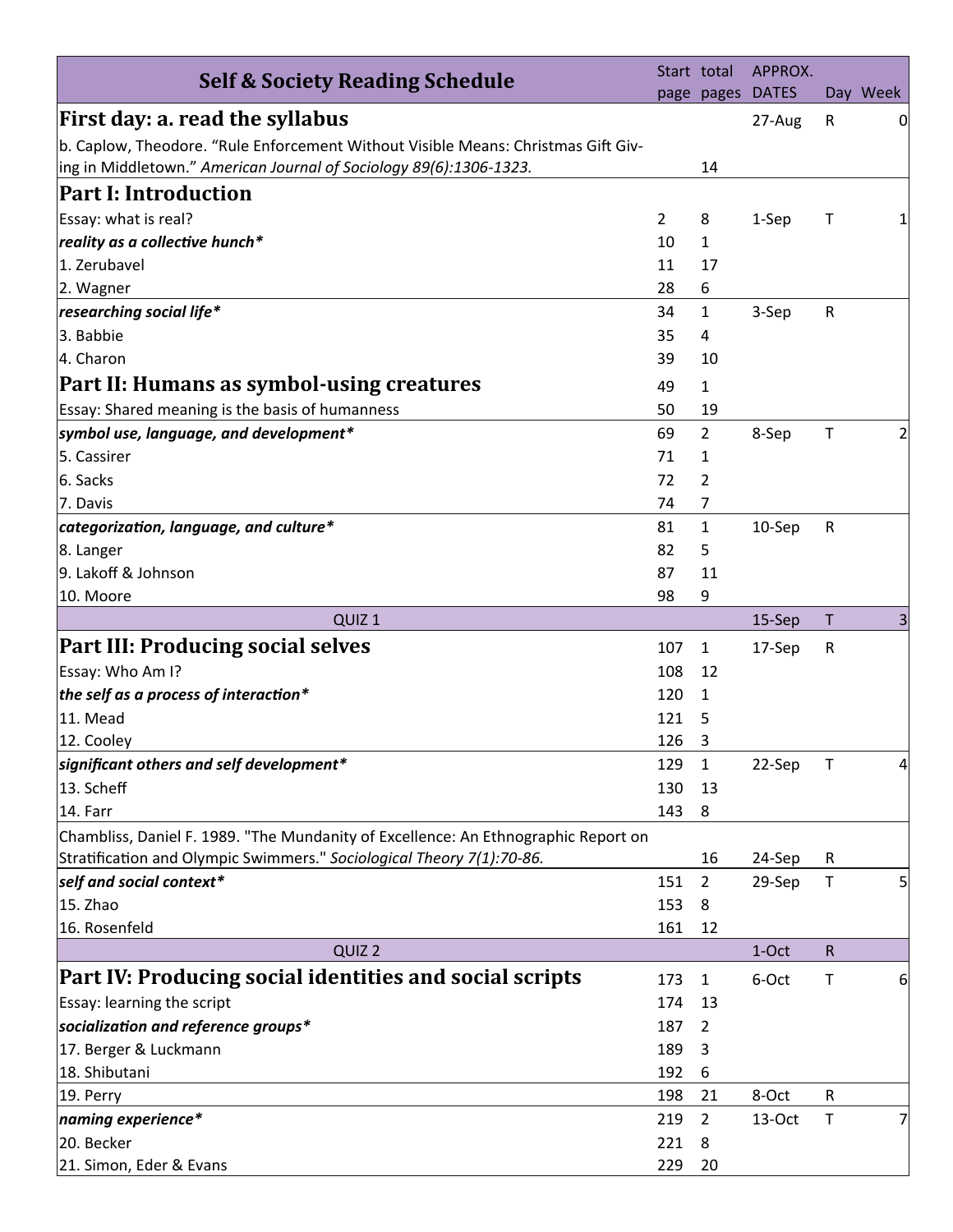| QUIZ <sub>3</sub>                                                         |     |                | 15-Oct   | $\mathsf R$  |    |
|---------------------------------------------------------------------------|-----|----------------|----------|--------------|----|
| Alternative Realities and Becoming Essay - 4 pm at CARN115                |     |                | 16-Oct   | F            |    |
| Fall Break October 17-25                                                  |     |                |          |              |    |
| Part V: Producing social order through interaction                        | 249 | $\mathbf{1}$   | $27-Oct$ | Т            | 8  |
| Essay: Meaning is negotiated through interaction                          | 250 | 10             |          |              |    |
| projecting the definition of the situation*                               | 260 | $\overline{2}$ |          |              |    |
| 22. Goffman                                                               | 262 | 10             |          |              |    |
| 23. Emerson                                                               | 272 | 14             |          |              |    |
| $ $ identity work, stigma, and self presentation in interaction ${}^*$    | 286 | $\overline{2}$ | 29-Oct   | R            |    |
| 24. Waskul & Vannini                                                      | 288 | $\overline{7}$ |          |              |    |
| 25. Lankenau                                                              | 295 | 11             |          |              |    |
| 26. Marvasti                                                              | 306 | 12             |          |              |    |
| QUIZ <sub>4</sub>                                                         |     |                | 3-Nov    | $\mathsf{T}$ | 9  |
| Part VI: The social production of reality                                 | 337 | $\mathbf{1}$   | 5-Nov    | R            |    |
| Essay: Building and breaching reality                                     | 338 | 21             |          |              |    |
| a theory of reality*                                                      | 359 | $\overline{2}$ | 10-Nov   | $\mathsf{T}$ | 10 |
| 29. Berger & Luckmann                                                     | 361 | $\overline{2}$ |          |              |    |
| 30. Mehan & Wood                                                          | 363 | 16             |          |              |    |
| 31. Garfinkel                                                             | 379 | 12             |          |              |    |
| self-fulfilling prophecies*                                               | 391 | $\mathbf{1}$   | 12-Nov   | $\mathsf{R}$ |    |
| 32. Watzlawick                                                            | 392 | 12             |          |              |    |
| 33. Snyder                                                                | 404 | 5              |          |              |    |
| the social production of the cultural status quo*                         | 409 | $\mathbf{1}$   | 17-Nov   | $\mathsf T$  | 11 |
| 34. Altheide                                                              | 410 | 9              |          |              |    |
| 35. Ewick & Sibley                                                        | 419 | 10             |          |              |    |
| the social production of difference and inequalities*                     | 429 | $\mathbf{1}$   | 19-Nov   | ${\sf R}$    |    |
| 36. Harris                                                                | 430 | 14             |          |              |    |
| 37. Ridgeway                                                              | 444 | 9              |          |              |    |
| <b>TBA</b>                                                                |     |                | 24-Nov   | $\mathsf T$  |    |
| Thanksgiving!                                                             |     |                |          |              |    |
| QUIZ <sub>5</sub>                                                         |     |                | 1-Dec    | Τ            | 13 |
| Part VII: Social complexity, ambiguity, and contradiction                 | 453 | $\mathbf{1}$   | 3-Dec    | $\mathsf{R}$ |    |
| <b>Essay: Boundaries and Contradictions</b>                               | 454 | 18             |          |              |    |
| Presentation of Self OR Breaching Demonstration Analysis - 4pm at CARN115 |     |                | 4-Dec    | F            |    |
| contradictions and conflict in self production*                           | 472 | $\overline{2}$ | 8-Dec    | $\mathsf T$  | 14 |
| 38. DuBois                                                                | 474 | 5              |          |              |    |
| 39. O'Brien                                                               | 479 | 15             |          |              |    |
| 40. Hopper                                                                | 494 | 10             |          |              |    |
| complexities and change in cultural production*                           | 504 | $\mathbf{1}$   | 10-Dec   | $\mathsf R$  |    |
| 41. Hondagneu-Sotelo                                                      | 505 | 8              |          |              |    |
| 42. hooks                                                                 | 513 | 4              |          |              |    |
| Epilogue                                                                  | 517 | 8              |          |              |    |
| QUIZ 6 (Exam period TBA Dec 14-18) Have a great winter break!             |     |                |          |              |    |

We may also use some films in class, including but not limited to Zimbardo's The Stanford Prison Experiment and Milgram's Obedience.